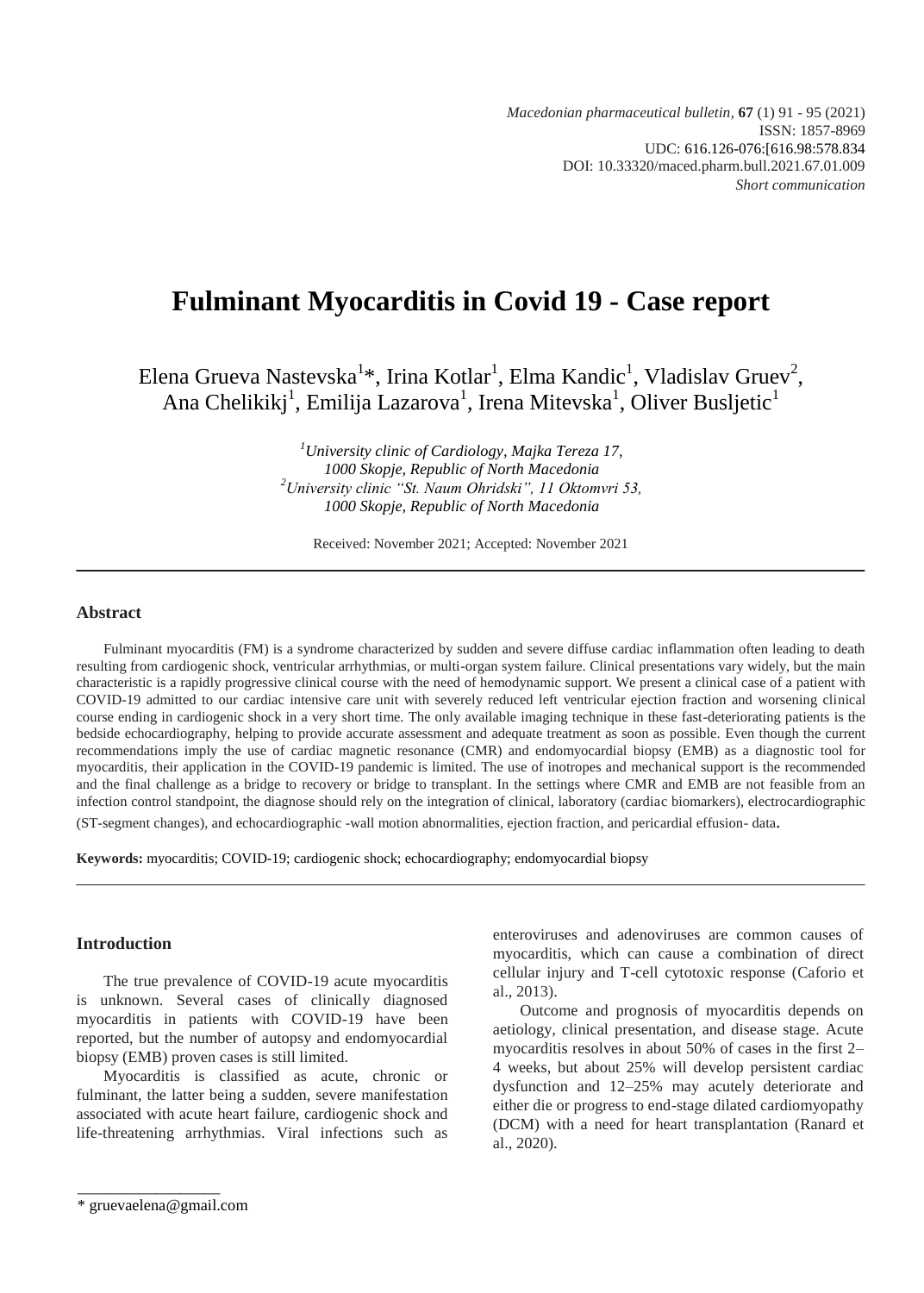## **Case report**

73 years old male, with history of diabetes and hypertension, was admitted in our cardiac intensive care unit, transferred from the Clinic of endocrinology where he was treated due to hyperosmolar hyperglycemic state. On admission the patient's cardiovascular examination revealed him to be tachyarrhythmic without audible heart murmurs or an elevated jugular venous pressure. The respiratory examination revealed soft inspiratory crackles bibassaly. His vital signs included a heart rate of 149 b.p.m., blood pressure of 119/63 mmHG, pulse oximetry of 86% SaO<sub>2</sub> and a body temperature of 37.9 °C. The initial chest X-ray showed no abnormalities of the lung parenchyma. The biomarkers of myocardial injury were significantly elevated (cTn -40.103 ng/L) along with the levels of blood creatinine and urea. Electrocardiography (ECG) showed atrial fibrillation with non-specific ST segment and T wave changes (Fig. 1).

Bedside echocardiography was made immediately, and the findings were: mildly enlarged left ventricle with severely reduced ejection fraction (26%), with a global hypokinesia and global longitudinal strain of -6.0%. Right ventricle with normal size and a formation suspected for thrombus in the right atrium (Fig. 2).

Shortly after the admission, his clinical course deteriorated, and he was in cardiogenic shock. Inotropic treatment was initiated with norepinephrine 8 mL/h and dobutamine 10 mcg/kg along with anticoagulation low molecular weight heparin (LMWH) in therapeutic doses of 1 mg/kg/12h, intravenous furosemide for decongestion 60 mg/12h, antiarrhythmic treatment with amiodarone bolus doses and broad-spectrum β-lactam cephalosporin 2 g/24h. The blood gas analysis showed elevated lactate - 3.4 mmol/L, hypo saturation and compensated metabolic acidosis. He was tested for SARS-COV2 and the test was positive. Unfortunately, due to the patient's rapidly progressive clinical course, cardiac magnetic resonance imaging wasn't feasible. The patient was hemodynamically stabilized, and under suspicion for fulminant myocarditis based on the ECG, laboratory and echocardiography findings, he was transferred to a cardiac covid intensive care unit. Two days later his condition got worse and the patient died.



Fig. 1. ECG showing atrial fibrillation with heart rate of  $\sim 150$ /bpm.



Fig. 2. Severely reduced global longitudinal strain of left ventricle.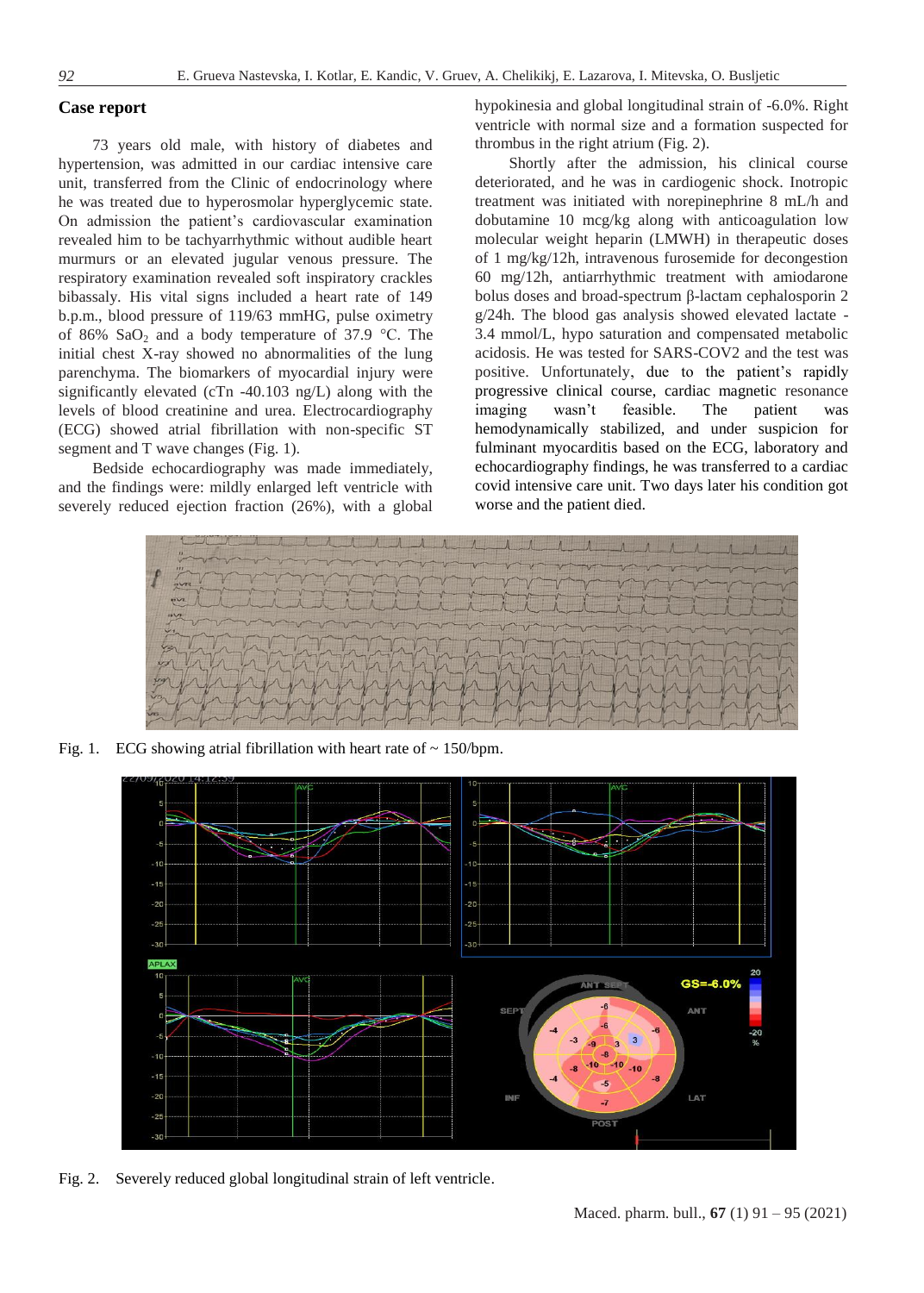|                                                     | (Class I indication)                                              |
|-----------------------------------------------------|-------------------------------------------------------------------|
|                                                     | Unexplained, new-onset heart failure of $\langle 2 \rangle$<br>1. |
|                                                     | weeks' duration that is associated with                           |
| Joint statement from the American Heart Association | hemodynamic compromise;                                           |
| (AHA), American College of Cardiology, and          | In the setting of unexplained new-onset<br>2.                     |
| European Society of Cardiology (ESC) in 2007        | heart failure between 2 weeks' and 3                              |
|                                                     | months' duration that is associated with a                        |
|                                                     | dilated LV and new bradyarrhythmia                                |
|                                                     | (Mobitz II or complete heart block), new                          |
|                                                     | ventricular arrhythmias, or a failure to                          |
|                                                     | respond to standard care within 1 to 2 weeks                      |
|                                                     | of diagnosis.                                                     |
|                                                     |                                                                   |
| The ESC Working Group on Myocardial and             | angiography<br><b>EMB</b><br>Coronary<br>and<br>should<br>be      |
| Pericardial Disease recommendation, 2013            | considered in all patients with clinically suspected              |
|                                                     | myocarditis                                                       |
| AHA scientific statement, 2016                      | EMB may be considered in heart failure that is                    |
|                                                     | rapidly progressing when there is a high suspicion                |
|                                                     | that the cause can be confirmed only by myocardial                |
|                                                     | histology                                                         |
|                                                     |                                                                   |

Table 1. Indication and recommendation for endomyocardial biopsy

### **Discussion**

Even though the current recommendations imply the use of cardiac magnetic resonance (CMR) and EMB as a diagnostic tool for myocarditis, their application in the COVID-19 pandemic is limited, as it was in our case (Jamie et al., 2020).

#### *Cardiac magnetic resonance*

Consensus guidelines (Lake Louise criteria) have recommended taking into account at least 2 of 3 CMR tissue characterization criteria for myocarditis (79% diagnostic accuracy):

(1) edema (as quantified by global or regional T2 enhancement)

(2) scar or active inflammation (by late gadolinium enhancement (LGE) imaging, usually in a regional or global subepicardial distribution, although subendocardial infarct LGE has been observed)

(3) evidence of myocardial hyperemia (by enhancement early after gadolinium).

## *Endomyocardial biopsy*

In acute/fulminant cases with cardiogenic shock and severe ventricular dysfunction, ventricular assist devices or extracorporeal membrane oxygenation (ECMO) may be needed to provide a bridge to transplant or to recovery.

Unfortunately, their use is not a routine in our cardiac centers and their application is limited, even though it can be life-saving in these settings. In our everyday practice in the intensive care units, we are observing patient's status deteriorates in very short time, so the only applicable methods for diagnosis are the ones available "bedside".

Early use of echocardiography is essential to establish a diagnosis and the severity of cardiovascular compromise (Veronese et al., 2018).

In the settings where CMR and EMB are not feasible from an infection control standpoint, the diagnose should rely on the integration of clinical, laboratory (cardiac biomarkers), electrocardiographic (ST-segment changes), and echocardiographic -wall motion abnormalities, ejection fraction, and pericardial effusion- data.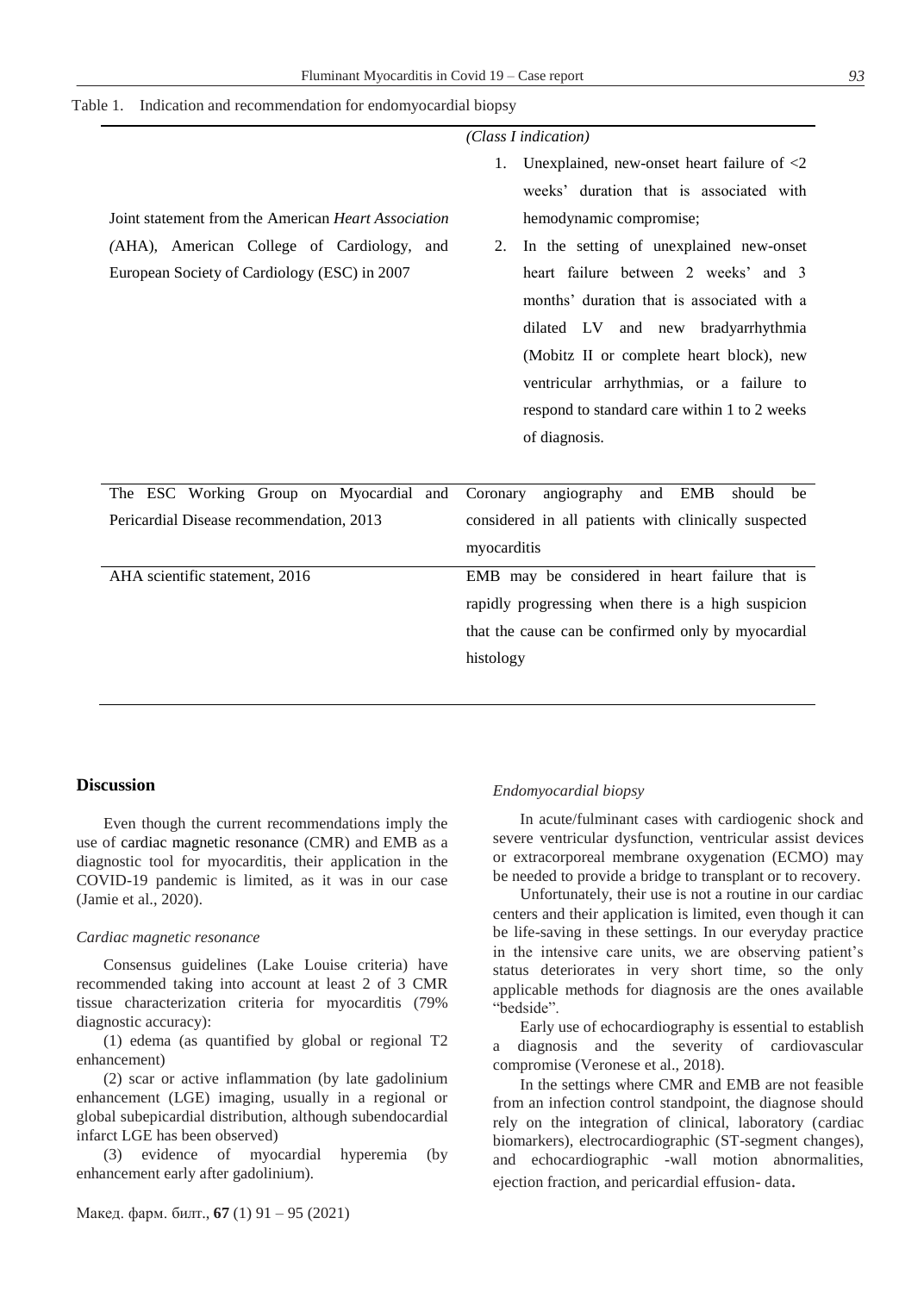Heart failure and arrhythmias caused by myocarditis should be optimally managed, including use of diuretics, angiotensin converting enzyme inhibitors, beta-adrenergic blockers, anti-arrhythmic medication, anticoagulation therapy, temporary pacing and ECMO. Immunomodulatory therapy using anti-viral medications and intravenous immunoglobulins has been suggested but evidence of benefit is limited (Yen et al., 2019). Immunosuppression using steroids, azathioprine and ciclosporin is often attempted but guidelines recommend that they should be started only after ruling active infections by polymerase chain reaction.

## **Conclusion**

The European Society of Cardiology (ESC) position statement on the management of acute myocarditis recommends the assessment of serum cTn, erythrocyte sedimentation rate, and C-reactive protein to aid in the diagnosis of myocarditis. In the presented case report the early use of echocardiography was performed in order to establish a diagnosis and to estimate the severity of the cardiovascular compromise. Interesting finding in our case report is the sudden cardiac manifestation of the COVID-19 without the usual clinical signs of respiratory tract involvement. As CMR and EMB where are not available from an infection control standpoint, the diagnose was obtained with integration of clinical, laboratory, electrocardiographic, and echocardiographic-wall motion abnormalities, ejection fraction, and pericardial effusiondata. Future studies should focus on reliable diagnosis of myocarditis in an outbreak scenario, and characterizing these patients in larger, prospective studies.

### **References**

[20.](https://doi.org/10.1161/CIRCHEARTFAILURE.120.007220) 

- Caforio, A.L., Pankuweit, S., Arbustini, E., Basso, C., Gimeno-Blanes, J., Felix, S.B., Fu, M., Heliö, T., Heymans, S., Jahns, R., Klingel, K., Linhart, A., Maisch, B., McKenna, W., Mogensen, J., Pinto, Y.M., Ristic, A., Schultheiss, H.P., Seggewiss, H., Tavazzi, L., Thiene, G., Yilmaz, A., Charron, P., Elliott, P.M., European Society of Cardiology Working Group on Myocardial and Pericardial Diseases, 2013. Current state of knowledge on aetiology, diagnosis, management, and therapy of myocarditis: a position statement of the European Society of Cardiology Working Group on Myocardial and Pericardial Diseases. Eur. Heart J. 34(33), 2636-2648. Available at: [https://doi.og/10.1093/eurheartj/eht210.](https://doi.og/10.1093/eurheartj/eht210)
- Ho, J.S., Sia, C.H., Chan, M.Y., Lin, W., Wong, R.C., 2020. Coronavirus-induced myocarditis: A meta-summary of cases. Heart Lung 49(6), 681-685. Available at: [https://doi.org/10.1016/j.hrtlng.2020.08.013.](https://doi.org/10.1016/j.hrtlng.2020.08.013)
- Ranard, L.S, Fried, J.A., Abdalla, M., Anstey, D.E., Givens, R.C., Kumaraiah, D., Kodali, S.K., Takeda, K., Karmpaliotis, D., Rabbani, L.E., Sayer, G., Kirtane, A.J., Leon, M.B., Schwartz, A., Uriel, N., Masoumi, A., 2020. Approach to Acute Cardiovascular Complications in COVID-19 Infection. Circ. Heart Fail. 13(7), e007220. Available at: [https://doi.org/10.1161/CIRCHEARTFAILURE.120.0072](https://doi.org/10.1161/CIRCHEARTFAILURE.120.007220)
- Veronese, G., Ammirati, E., Cipriani M., Frigerio, M., 2018. [Fulminant myocarditis: Characteristics, treatment, and](https://www.ncbi.nlm.nih.gov/pmc/articles/PMC5998855/)  [outcomes.](https://www.ncbi.nlm.nih.gov/pmc/articles/PMC5998855/) Anatol. J. Cardiol. 19(4), 279–286. Available at: [https://doi.org/10.14744/AnatolJCardiol.2017.8170.](https://doi.org/10.14744/AnatolJCardiol.2017.8170)
- Yen, C.Y., Hung, M.C., Wong, Y.C., Chang, C.Y., Lai, C.C., Wu, K.G., 2019. Role of intravenous immunoglobulin therapy in the survival rate of pediatric patients with acute myocarditis: A systematic review and meta-analysis. Sci. Rep. 9, 10459.Available at: [https://doi.org/10.1038/s41598-019-46888-0.](https://doi.org/10.1038/s41598-019-46888-0)